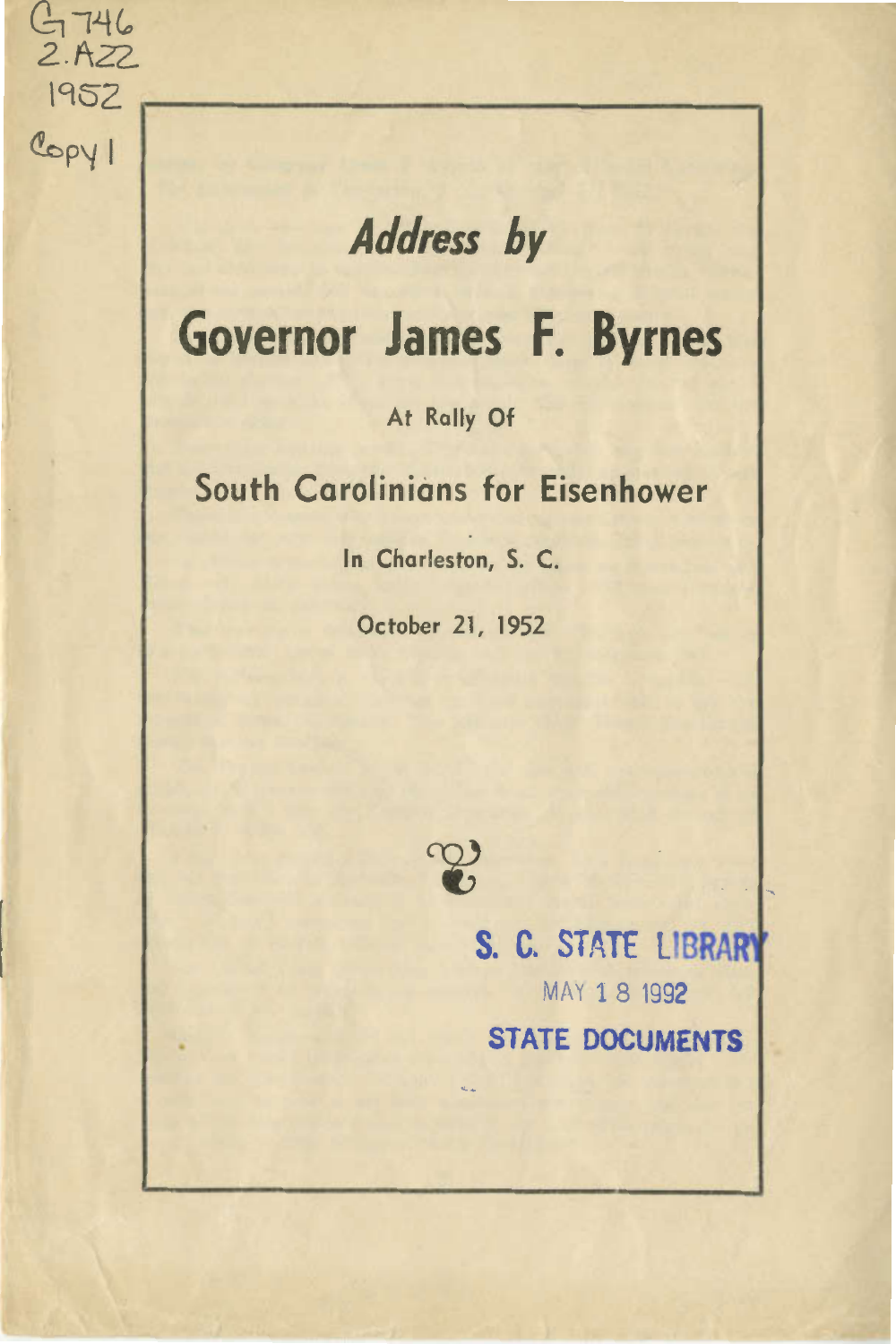#### **Address by Governor James F. Byrnes at rally of South Carolinians For Eisenhower in Charleston, S. C., October 21, 1952.**

This is a new day in South Carolina. We meet to discuss the candidates and the issues in a presidential election. I am happy that here and elsewhere at such meetings, notwithstanding the strong convictions of our people, they can carry on such discussions in good humor and with respect for the views of those who differ with them.

For many years the leaders of the two major political parties . displayed no interest in how the people of South Carolina would vote in a presidential election. They knew that regardless of who was the candidate or what were the issues the few people who voted would vote the Democratic ticket.

Four years ago the people of South Carolina at long last realized that the Democratic Party has deserted the principles upon which it was founded.

There is no reason why a man who voted against Truman four years ago should not now vote against Truman's candidate, Adlai Stevenson.

In 1952, in order to place on the ballot the names of Eisenhower and Nixon, only 10,000 voters had to sign a petition. Fifty-five thousand voters signed the petition.

That was a new declaration of independence. We have been slaves to a party label. Let us make Election Day our Emancipation Day.

For the first time in the history of South Carolina a candidate for the Presidency during a campaign came on September 30th to ask the support of South Carolinians. The welcome given General Eisenhower proved that we like Ike.

The Truman leaders in the State have time and again assured the people Mr. Stevenson will visit us. I fear he does not think enough of us to come. And I fear the Truman Democrats do not think enough of Truman to invite him.

I have been getting a little personal attention. Last Saturday a week ago, Mr. Stevenson in Nashville, Tennessee, referred to Governor Shivers of Texas, Governor Kennon of Louisiana and me as "embittered apostates." Before I announced that I would vote for Eisenhower, Mr. Stevenson had an entirely different opinion of me.

The United Press quotes Mrs. Eleanor Roosevelt as criticizing General Eisenhower for accepting my support. Her husband always solicited and received my support.

General Eisenhower did not solicit my support. It was solicited. Let me read from a letter dated September 2, just two weeks before I announced for Eisenhower: "I hope I shall not prove too disappointing to you, both because of my long admiration and respect and also because of the insecurities I feel in view of my brief participation in national politics." That ig signed "Adlai Stevenson."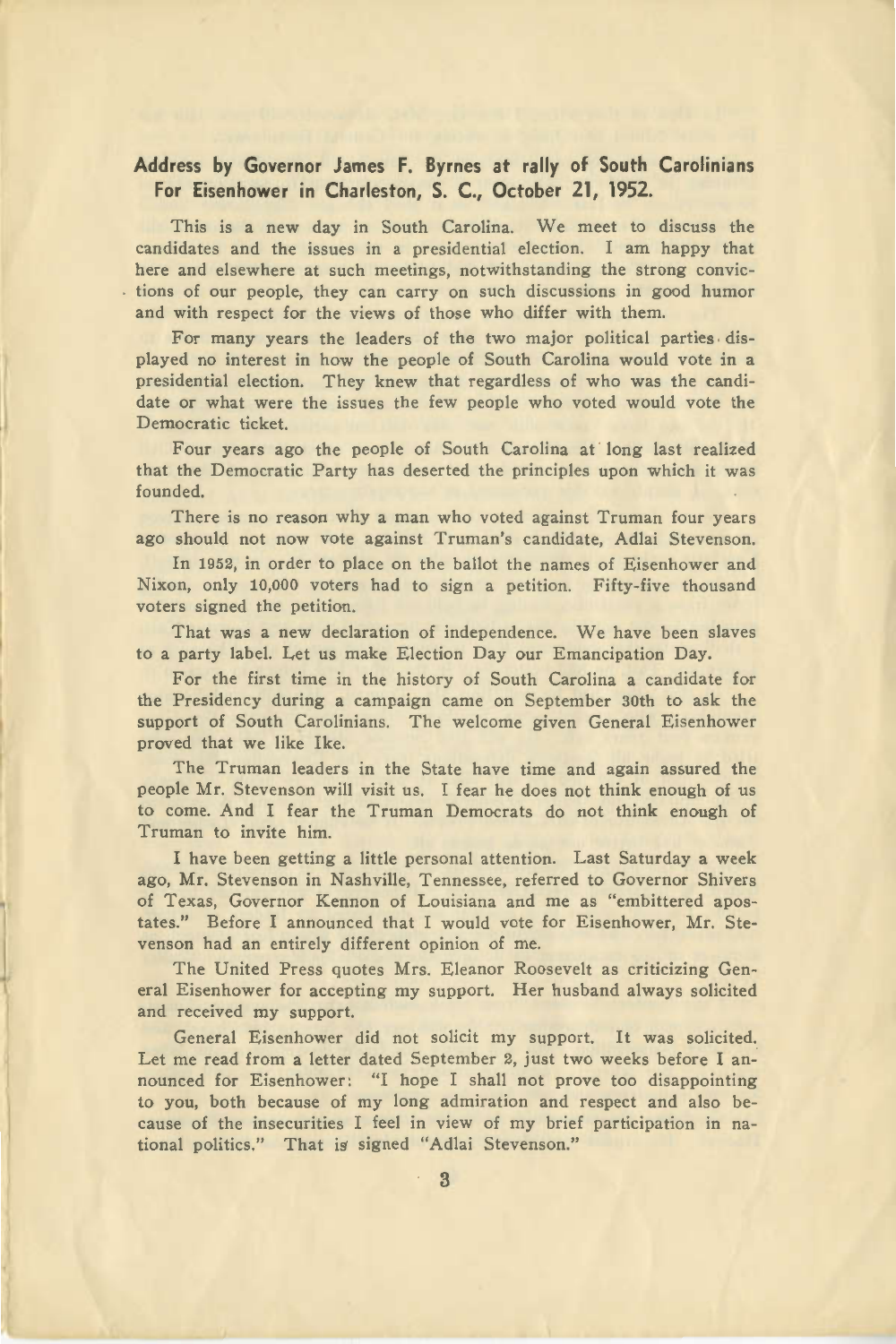In view of that letter, I am sure Mrs. Roosevelt will now join her two sons, Elliott and John, in voting for General Eisenhower.

On the same day and almost at the same hour that Stevenson was speaking in Nashville, President Truman, speaking to an audience of Negro voters in Harlem, asked what they thought Eisenhower and a dixiecrat Governor talked about at lunch, when at the conclusion of the lunch the dixiecrat Governor announced he was going to vote for Eisenhower. Mr. Truman expressed the opinion that they talked about taking civil rights from the Negroes.

The news reporters declared Mr. Truman was referring to me. He purposely created the impression that Eisenhower made some promise to me about civil rights and I then announced I would support him.

You know that I announced my support of Eisenhower on September 18, two weeks before General Eisenhower came to South Carolina. He did not have lunch with me. He did not arrive until the middle of the afternoon. He did not then, nor at any other time, discuss civil rights with me. I shall not descend to the usual language of Mr. Truman. I simply say his statement is absolutely untrue.

As to Truman's statement that General Eisenhower came to woo me or solict my support, I shall next Monday night when I speak from Charlotte make some comments on who did attempt to win my support.

In this campaign we hear some queer arguments. I have received a letter from a gentleman stating he believed Eisenhower the best qualified man but he did not like his bedfellows, Senator Lodge and Senator Taft. I shall advise that gentleman if he is going to get out of a bed because of Lodge and Taft, he had better look in the other bed before he gets in it.

In that other bed he will find Mr. Truman. He will find Senator Humphrey who caused some Southern delegations to leave the Convention four years ago. He will find Senator Moody of Michigan who tried to make all Southern delegations leave the Convention this year. At the foot of the bed he will have to pay tribute to John L. Lewis, Philip Murray and Walter White, President of the National Association for the Advancement of Colored People. If he cannot stand Lodge and Taft, he had better not go to bed at all.

One of the dangers confronting us is the danger of government dominated by organized special interests. I believe in government by the people. I would object to a government dominated by leaders of organized merchants and manufacturers and some racial group just as much as I object to one dominated by John L. Lewis, Philip Murray and \IValter White.

I get comfort, however, from my knowledge that the average American is a man of independence. He will pay his dues to his church and his labor organization. He will follow his leader in religious and labor matters. But when it comes to voting for a President, he will follow his own conscience and vote his own convictions.

Candidate Stevenson now is trying to run against former President Hoover. He argues you should not vote for Eisenhower because dur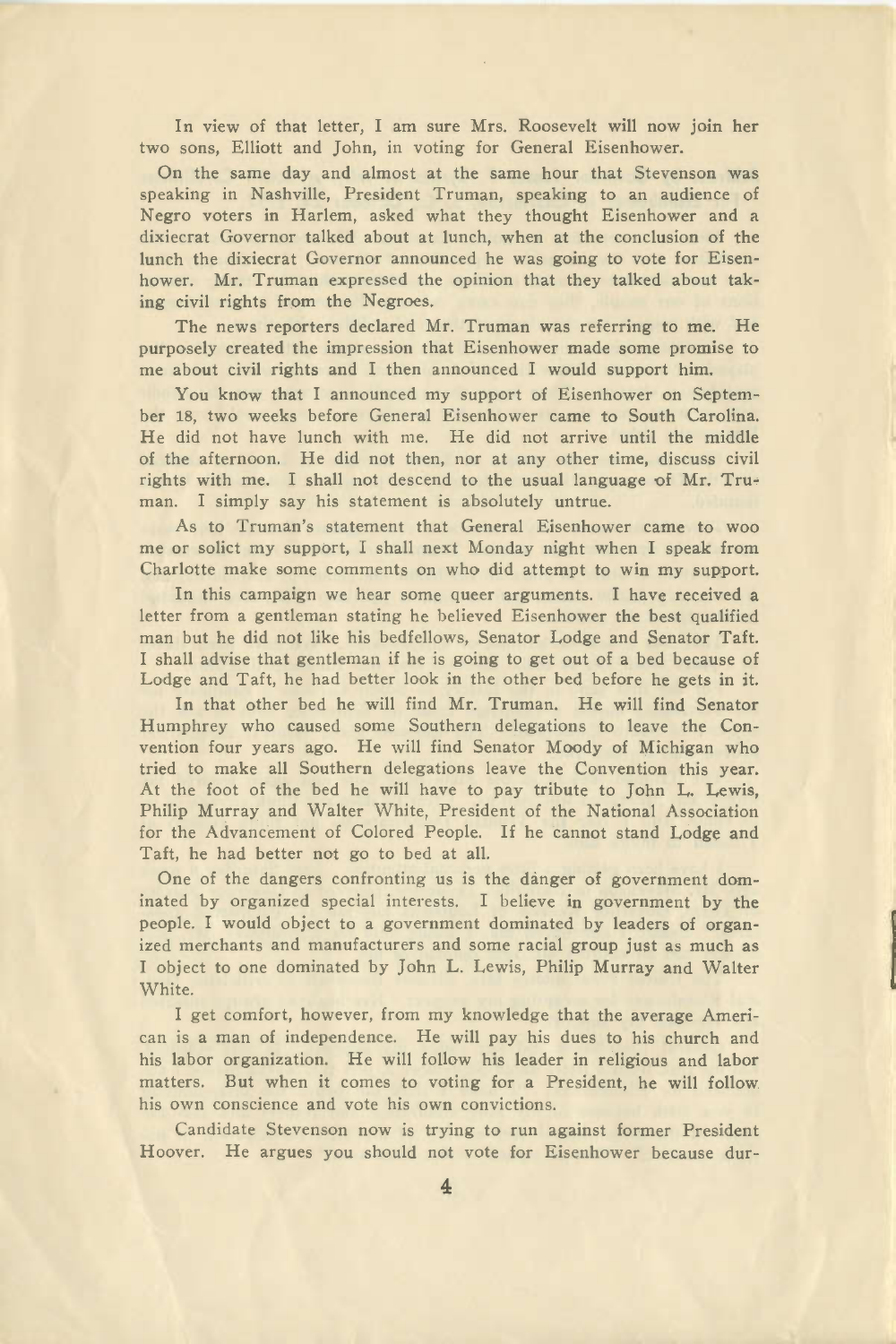ing the Administration of President Hoover twenty-two years ago there was a business depression. I recall the hardships of that period, but certainly Eisenhower had nothing to do with that depression.

The Truman Democrat will admit that. He will probably say that Eisenhower is all right, but if he is elected, we may have a Republican Congress and they would enact laws that would bring about a depression. The fact is that when the Hoover depression occurred, the House of Representatives was controlled by the Democratic Party. If any legislation brought about that depression, that legislation was passed by a Democratic House.

If they go back to a depression in 1930, they ought to go back to the depression of 1920. Cotton dropped Irom 39 cents in July, 1920, to 10 cents in July, 1921. Tobacco dropped from  $23$  cents to 11 cents. We had bankruptcies. We had suicides. That depression was during the Democratic Administration of Woodrow Wilson.

If we look back to the Democratic Administration previous to Wilson's, we find that in the Administration of Grover Cleveland as President and Adlai Stevenson as Vice President we had what was properly called a panic instead of a depression.

Neither Hoover, Wilson nor Cleveland was responsible for those depressions. It would be absurd to hold candidate Stevenson responsible for any action of the Democratic House in the Hoover Administration or for the depressions of the Cleveland and Wilson Administration. It is equally absurd to vote against Eisenhower because of a depression during Hoover's Administration.

If you disagree and think Eisenhower should be held responsible for the so-called Hoover depression, then you must hold Stevenson responsible for three wars that were started during the Democratic Administrations of Wilson, Roosevelt and Truman.

Now we have some safeguards against depressions-the Insurance of Bank Deposits, Unemployment Compensation, Social Security, and other measures urged by President Roosevelt and which I helped to enact into law. Yesterday Eisenhower again declared he favors the continuance of those laws. He believes in supplementing them with other social laws to make certain we will not again have bread lines in this country.

While the Truman Democrats will not accept credit for the wars started, they claim credit for all prosperity. They would give you no credit for your intelligence, your initiative and your energies.

They say the farmer should vote for Stevenson because he is prosperous. Farmers are receiving high prices, but high prices do not necessarily mean high profits. They forget the farmer now must pay high wages and high prices for everything he buys.

Those who work for wages and salaries are receiving higher incomes; but when the deductions are taken from your pay envelopes and your income taxes are paid, are you much better off?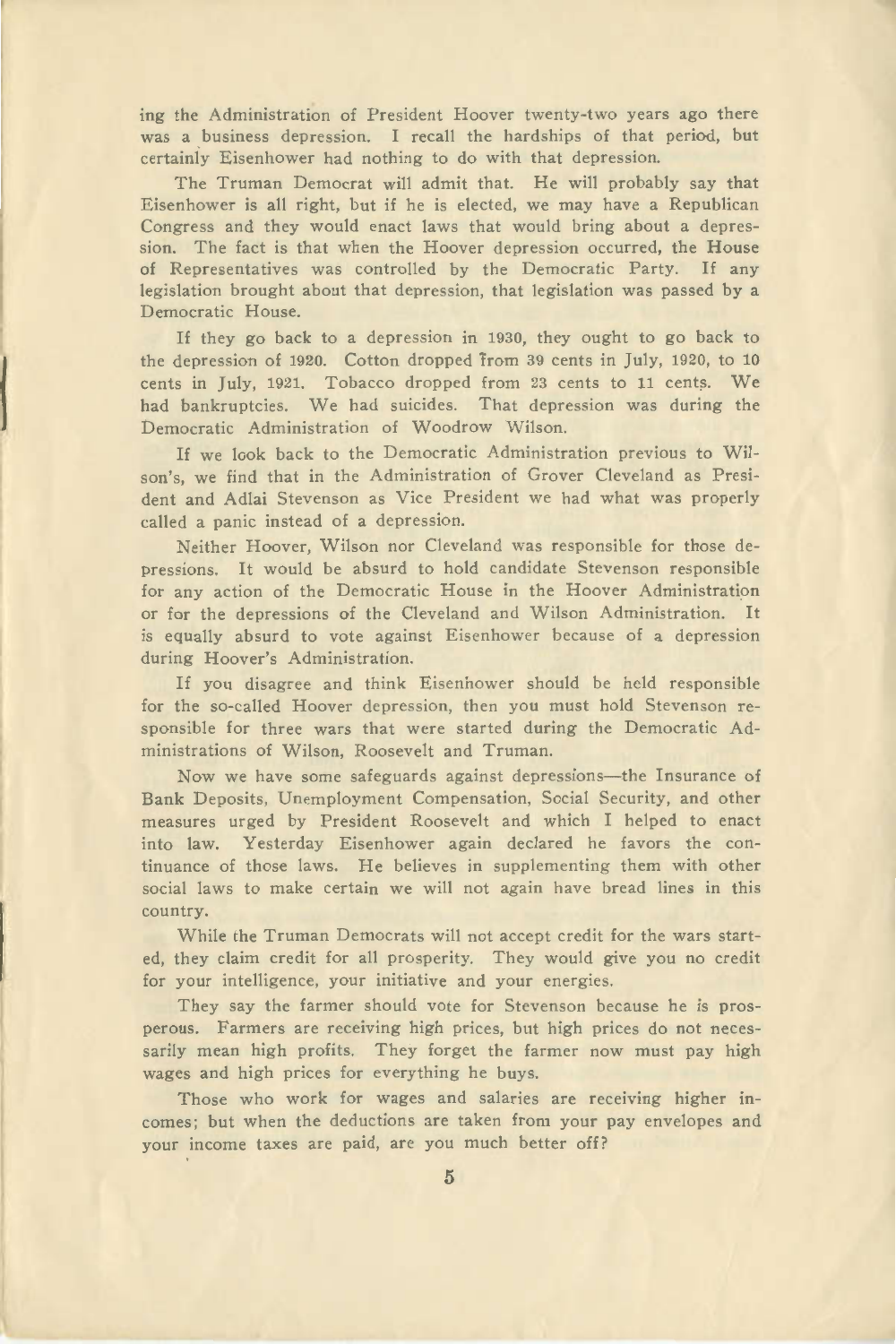I sympathize with the plight of the preacher, the teacher, the policeman, the fireman and all those who live on fixed salaries or fixed incomes. The hardships they suffer are due directly to the bungling of the Democratic Administration.

When the Korean War started, a ceiling should immediately have been placed on prices, wages and rents. Congress passed the necessary control legislation in September, 1950. The Democratic Administration did not put the controls into operation until February, 1951. In the meantime the cost of living increased month by month.

Instead of enforcing controls, Administration officials have granted increased wages to group after group. Then they have granted an increase in prices, which took from the workers the wage increases given them.

To a large extent our prosperity is a war prosperity. The record will show that when World War II started, the price of cotton and tobacco immediately increased and wages increased. Again when the Korean \Nar started, the price of cotton and tobacco increased and so did wages. That was true of business generally. We want prosperity, but we want prosperity with peace. We do not want prosperity due in great part to war, to the shedding of the blood of our sons.

The other day I heard of a gentleman who when told, "We never had it so good," replied, "That may be true of you, but not of me. Two years ago I had a son, an only child. He was killed in Korea."

Let me talk about the Korean War. When we withdrew our troops from South Korea, we knew there was some danger of an attack from North Korea. In January, 1950, six months before the Korean War started, the Administration announced what it called our "defensive perimeter" in the Pacific area, inside of which area we would resist armed aggression. Korea was outside of that area.

The announcement was that if a country outside of that area were attacked, the initial obligation would be upon the people attacked to resist it, and those people would have to rely upon the United Nations for aid.

Mr. Stevenson is quoted as saying that the men in the Kremlin thought the North Koreans would not be opposed. Our statement may have misled them.

After our announcement, six months elapsed before the war started. We did not urge the other members of the United Nations to prepare to defend South Korea. We did nothing to prepare ourselves to resist an attack.

We had only the occupation forces in Japan. They were neither trained nor equipped for combat service. They were outnumbered. They were almost driven into the sea. Our casualties were shocking. They now exceed 120,000 and are daily increasing.

We are now drafting between 40,000 and 50,000 boys a month. The Secretary of Army, Mr. Pace, stated last Saturday that about 10,000,000 young Americans will see military duty in the foreseeable future. What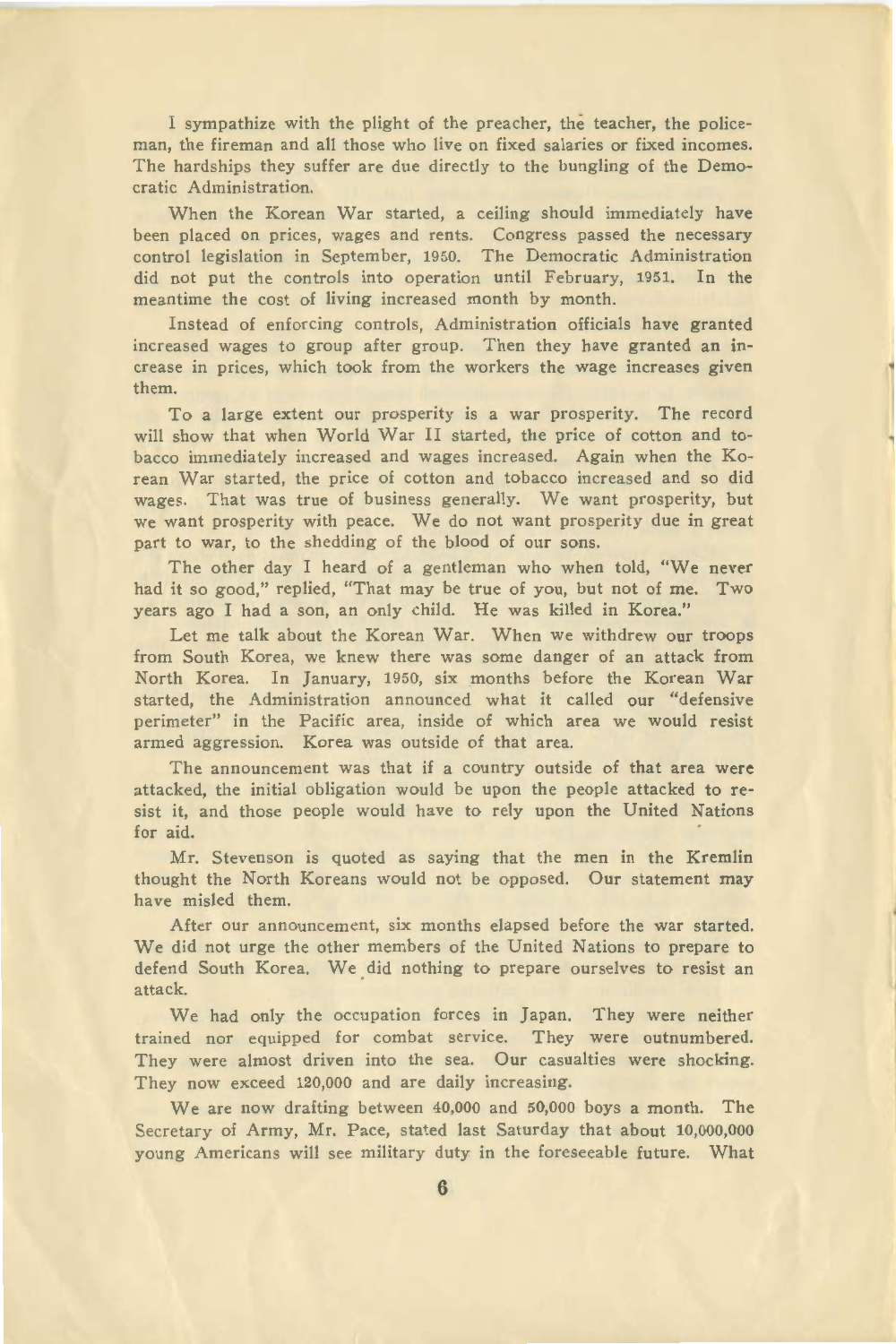does he mean by "foreseeable future?" If he means ten years, that would mean we will draft one million boys a year which is more than twice the number now being drafted. We ought to know of these plans. There is uncertainty in every home. No boy can make plans for his future.

It is more than a year since we started truce negotiations. Now we know the truce was nothing but a communist trick to stagnate our armies while they built up their offensive power. Today the communists outnumber us in planes as well as in ground forces. Since the truce talks began, 6,000 American boys have been killed and 30,000 wounded.

The South Koreans are doing their part. We are supporting 400,000 of their soldiers. We have about 250,000 men in Korea. But all the other members of the United Nations combined do not have 50,000 men in Korea. Eisenhower says, and I say, they should bear a greater portion of the burden.

Some days ago General Eisenhower suggested that more of the South Koreans should be trained to take over the defense of their country. He quoted the ambassador of South Korea as saying, "Give us more guns, save your sons."

The President and the candidate of the Administration immediately denounced Eisenhower as giving aid to the communists. They declared the South Koreans were not sufficiently trained to take over the defense immediately.

General Eisenhower did not say "immediately." He did not advocate abandoning Korea. We have been training some Koreans. Eisenhower says the earlier we start training more of them, the earlier we can reduce our forces.

President Syngman Rhee states that only one in every four South Koreans of military age is in the armed service. With that force they hold one-half of the line. The Koreans want to serve with the armed forces. If we train even two out of the four eligibles, we can greatly reduce our forces.

Mr. Stevenson is quoted as having said at Louisville we probably made a mistake in allowing our troops to cross the 38th parallel. That proves it would be dangerous for him to be President at this time. Our experts say that line cannot be defended. In any event, should the Administration announce as its policy that our forces will not go beyond a certain line and will not attack the supply lines of the enemy, it would invite defeat.

Eisenhower says we must continue to discharge our duty to resist armed aggression. But Americans are entitled to know whether our objective is to win this war. I do not want American soldiers to stand forever on the 38th parallel and fight and die as they have been fighting and dying during the last few weeks.

Communist China with its hordes of people can continue that kind of war for years. We cannot. They regard boys as expendable. We do not. Never before have we engaged in war without the objective of defeating the enemy and making him sue for peace.